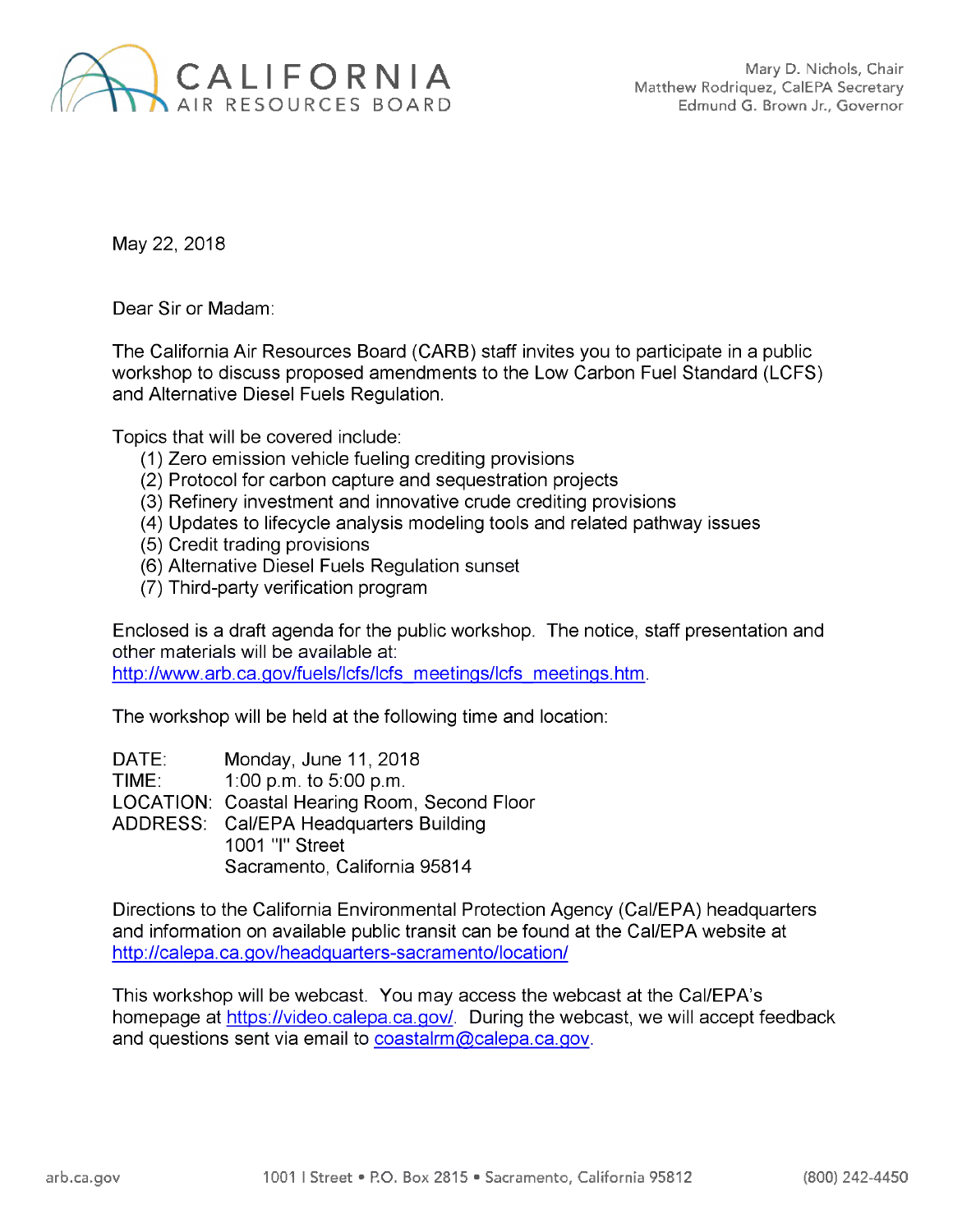Sir or Madam May 22, 2018 Page 2

You may participate in this workshop by teleconference by dialing **800-369-1852** (for domestic callers) or **1-415-228-4888** (for international callers). Callers will be asked to provide participant code: **6589751.** Please note that international calls are toll calls.

If you require special accommodation to attend this workshop or need this document in an alternate format (e.g., Braille, large print) or another language, please contact Mr. Valentine Montoya; at (916) 324-0428 or Valentine.[Montoya@arb.](mailto:Valentine.Montoya@arb.ca.gov)ca.gov as soon as possible. TTY/TDD/Speech to Speech users may dial 711 for the California Relay Service.

We welcome and encourage your participation in this effort. If you have questions about the workshop, please contact me at (916) 322-8263 or via email at [Samuel.Wade@arb.ca.qov](mailto:Samuel.Wade@arb.ca.gov), or Mr. Jim Duffy, Manager, Alternative Fuels Section at (916) 323-0015 or via email at [iduffv@arb.ca.qov](mailto:jduffy@arb.ca.gov).

Sincerely,

Sam Wade, Chief Transportation Fuels Branch

**Enclosure** 

cc: Jim Duffy, Manager Alternative Fuels Section